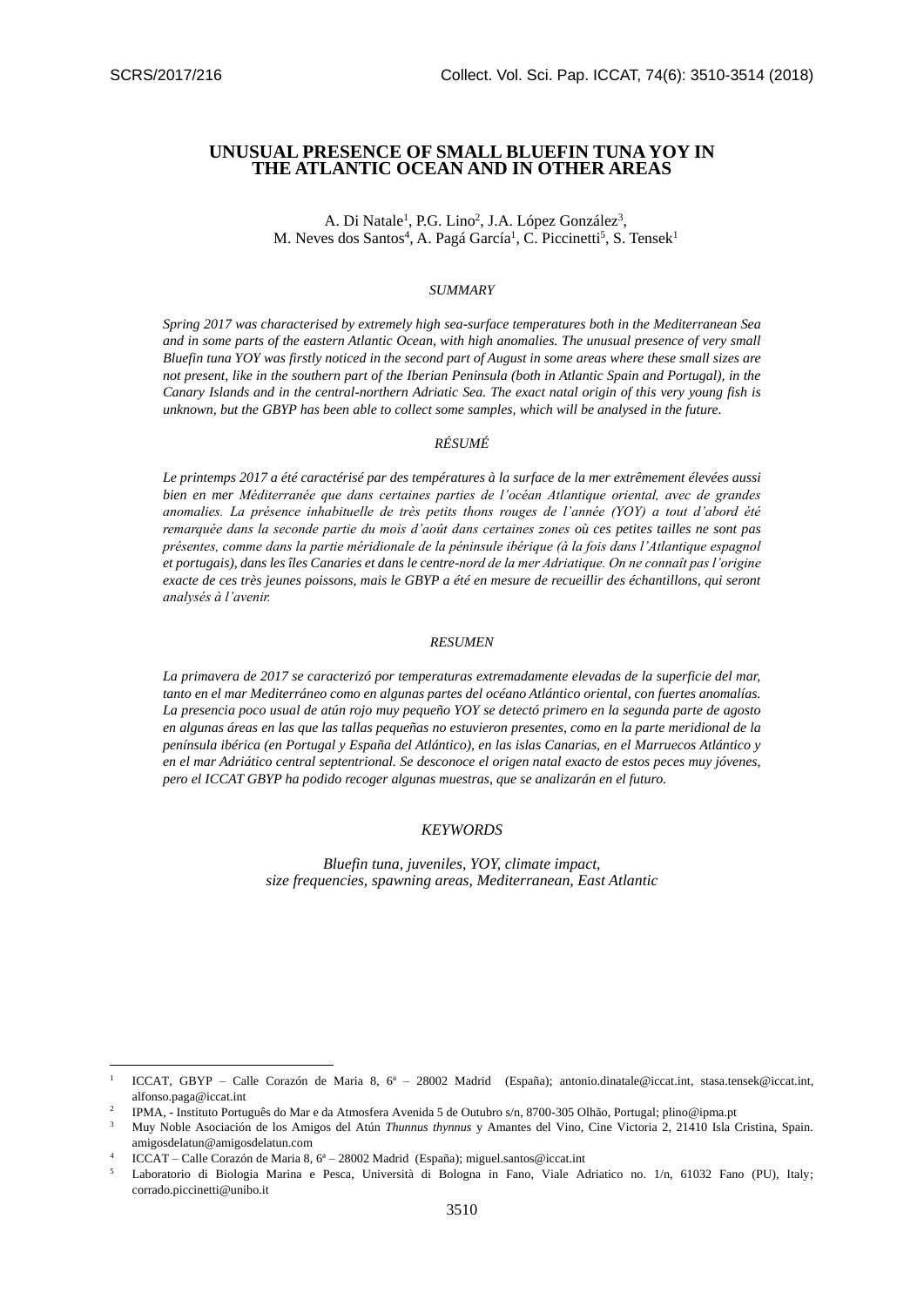## **1. Introduction**

Besides the well-known distribution of the main Bluefin tuna juvenile aggregation for the eastern stock (Mather *et al*., 1995; Piccinetti *et al*., 2013), there are some additional areas where very small Bluefin tuna YOY were noticed in the past. This is very relevant for the eastern Atlantic areas, namely those between the southern Moroccan coast and the Canary Islands, where the possible presence of a spawning area for the Bluefin tuna was reported by some authors (de Buen, 1925, 1926; Mather et al., 1995, Di Natale *et al*., 2013) and also where very small Bluefin tuna YOY were found in the past and in few others in more recent years (Aloncle, 1964, 1966; Rodriguez Roda, 1975; Mather et al., 1995; Idrissi and Pascual, pers.inf.). EU-Portugal reported to the ICCAT Statistical Department size data on small Bluefin tuna bycatch on a tuna trap set off the southern Portuguese coast in 1996, from 38 cm on, while in 1995 the size classes were from 50 cm on (pers. com. M. Neves dos Santos). The sporadic presence of small YOY individual was also reported in 2013 and 2015 in the Atlantic southern Spain, but always without noticing large aggregations.

## **2. Unusual presence of YOY in some areas in 2017**

Thanks to the large network set by ICCAT GBYP, since the very last part of August 2017 it was possible to have very precise information about the presence of important aggregations of very small Bluefin tuna between the eastern part of the province of Cadiz and the province of Huelva (Spain), and the western part of the southern Portuguese coast. After several cross-checks of the information, all confirming the massive presence of many thousands of Bluefin tuna YOY, quite often in areas where the mackerels were aggregating, it was finally possible to obtain some fish samples that were collected thanks to the ICCAT Rec. 11-06 (Anon., 2012) and duly registered on RMA certificates. The samples were shipped to AZTI, who is in charge of maintaining the ICCAT GBYP Tissue Bank. The samples collected in the Atlantic coast in southern Spain on 24 August ranged from 25.3 to 26.7 cm (having a weight between 200 and 210 gr) (**Figure 1**, left), while the single sample collected on 28 August in southern Portugal measured 29.1 cm and weighted 363 gr (**Figure 2**). Additional YOY were noticed in the province of Cadiz on September 14; in this case, the YOY were 2 specimens of 280 gr, 1 of 340 gr and 1 of 370 gr (**Figure 1**, right).

About one week before those dates, a specimen of Bluefin tuna YOY of about 20 cm was incidentally fished in the Canary Islands, but it was impossible to collect this sample. Many small tunas of about the same size were noticed in the last part of August and for about one month in the area of Larache (Atlantic Morocco), but even in this case was not possible to obtain any sample.

Several fishermen, either professional or sport fishermen, reported the massive presence of very small Bluefin tuna YOY (about 20 cm FL) in the central-northern part of the Adriatic Sea, about across the mid-line, in the week between 21 and 27 August. The presence of so small Bluefin tuna individuals in this area is unusual, even if anecdotic information reports that it was noticed in some years in the past. Furthermore, there is the evidence that the evidence that those Bluefin tuna YOY remained along the southern Spanish Atlantic coast up to the autumn, reaching the size of 39 cm SFL and the weight of 1,050 kg on October 31, 2017.

## **3. The unusual SST temperatures in 2017**

ICCAT GBYP usually follows the evolution of SST, anomalies, salinity, currents, winds and waves during the potential Bluefin tuna spawning season, collecting daily maps, aiming at correlating the behaviour of Bluefin tuna with the natural environment. This year the SST showed quite important anomalies in the eastern Atlantic areas and in the Mediterranean Sea, including a different distribution of high SST. Most of the remarkable events were noticed in June, where usually the peak of the Bluefin tuna spawning season occurs. **Figure 3** shows some examples of SST anomalies and one image for the SST on 25 June 2017. It was very clear that high anomalies were present in the western-central Mediterranean Sea, including the Adriatic Sea, while SST higher than 24°C were present also in the southern part of the Iberian Peninsula and in the area between the Canary Islands and southern Morocco. As noticed in recent years (Di Natale *et al*., 2016), the Bluefin tuna is quite able to take immediate advantage of any environmental opportunity for spawning in any area crossed during the spawning season.

## **4. Discussion**

Several peculiar situations have been noticed about the Bluefin tuna YOY in recent years (Di Natale *et al*., 2017, in press a, in press b) and the SCRS Bluefin tuna species Group recommended that these situations should be always noticed with the objective to improve our scientific understanding of this species. The presence of very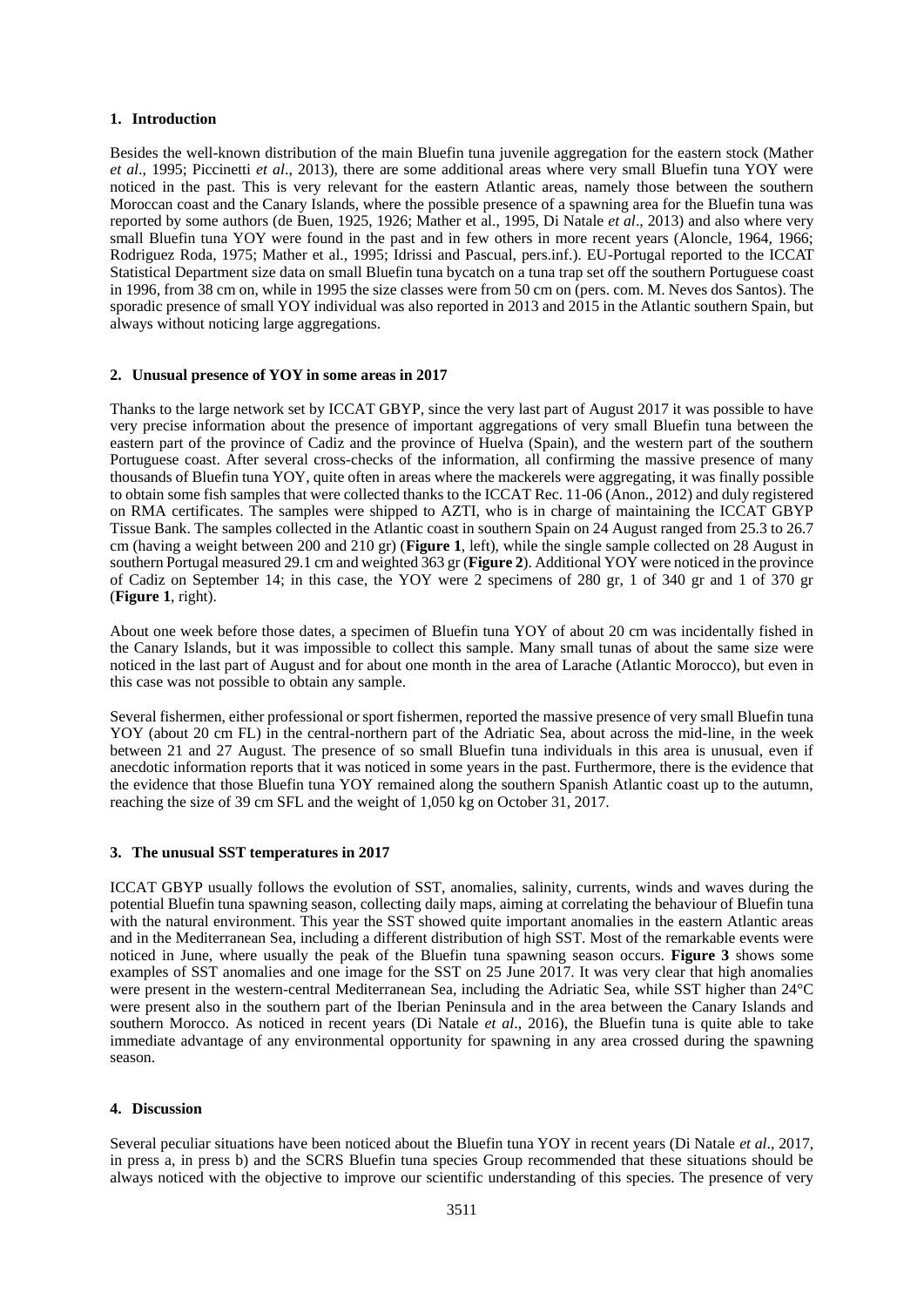small Bluefin tuna YOY in the eastern Atlantic waters is quite unusual, even if it was already noticed in some years the past years (Aloncle, 1964, 1966; Rodriguez Roda, 1975; Mather *et al*., 1995). Such occurrence was previously reported as a possible indicator of an additional spawning area in the eastern Atlantic, between the southern Morocco and the Canary Island. In 2017, the small YOY were massively found mostly along the southern Spanish and Portuguese coast in the Atlantic, with a sporadic presence in the Canary Islands and a prolonged presence along the coast of the Atlantic Morocco.

Considering the small size of these YOY found in 2017, we consider two possible hypotheses: a) there was a Bluefin tuna spawning activity in the eastern Atlantic, where the oceanographic conditions were suitable (either in the southern cost of the Iberian peninsula, along the Atlantic coast and/or between the Canary Islands and the central-southern Morocco), and b) there was an unusual migration of extremely young Bluefin tuna YOY from the most western part of the Mediterranean Sea to the Eastern Atlantic.

Both hypotheses are plausible, even if, considering the strong currents in the Strait of Gibraltar, it is unusual that so small YOY cross the Strait. Anyway, it is to be noted that in Spring and Summer 2017 there was a prevalence of wind from the East (Levantine wind) in the Strait of Gibraltar, reaching strong peaks in July, and this might have helped the fish movement in superficial waters, even if we have no information about any massive presence of Bluefin tuna YOY in the Alboran Sea. At the same time, the unusual warm waters noticed in June and afterword in the southern part of the Iberian Peninsula along the Atlantic coast (but also in the area between the Canary Islands and central-southern Morocco, where these warm water conditions are not unusual) might have induced some Bluefin tuna spawners to take advantage of the situation.

More light on these events may arise from the microchemistry analysis of the available otoliths and the genetic analyses of the tissues already collected. Such analyses can provide possible evidence about the natal origin of these very small Bluefin tuna YOY.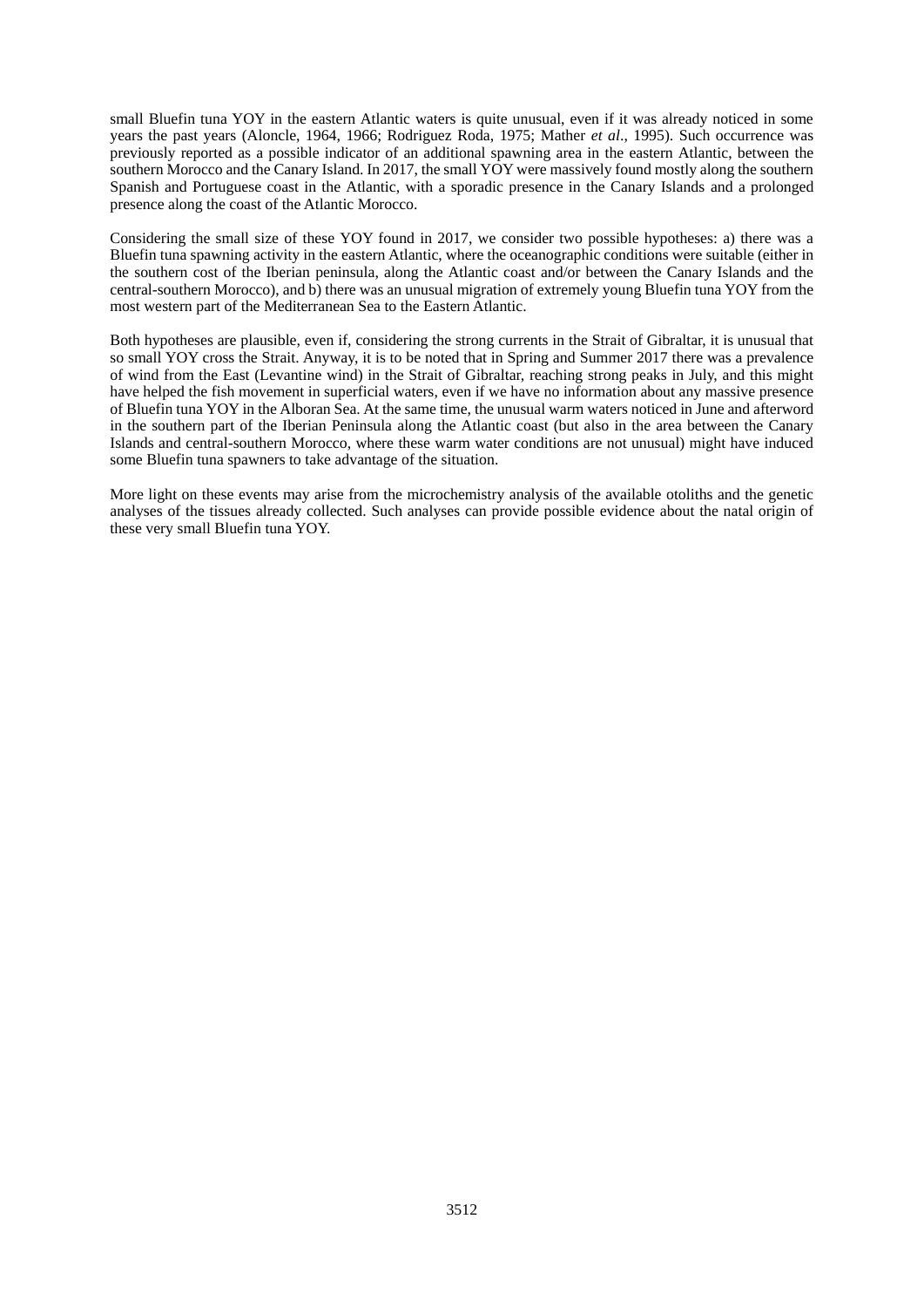## **Bibliography**

- Aloncle H., 1964, Note sur le Thon rouge de la Baie Ibero-Marocaine (II). Bull. Ins. Pech. Marit. Maroc, Rabat, 12: 43-59.
- Aloncle H., 1966, Note sur le Thon rouge de la Baie Ibero-Marocaine (II). Bull. Ins. Pech. Marit. Maroc, Rabat, 14: 29-41.
- Anonymous, 2012. Recommendation by ICCAT concerning the Atlantic-wide Research Programme for Bluefin Tuna. ICCAT Report for Biennial Period, Part II (2011), vol. 1: 231.
- De Buen F., 1925, Biologia del Atún *Orcynus thynnus* (L.) Resultado de las campañas realizadas por acuerdos internacionales. Instituto Español de Oceanografía, Madrid, 1: 1-118.
- De Buen F., 1926, Catalogo ictiológico del Mediterráneo Español y Marruecos. Res. Camp. Acuerd. Intern., 2: 150, 159, 167.
- Di Natale A., Idrissi M., Justel Rubio A., 2013, The mystery of Bluefin tuna (*Thunnus thynnus*) presence and behavior in the Central-South Atlantic in recent years. Collect. Vol. Sci. Pap., ICCAT, 69 (2): 857-868.
- Di Natale A., Tensek S., Pagá García A., 2016, 2015: is the Bluefin tuna facing another 2003? Collect. Vol. Sci. pap., ICCAT, 72 (6): 1614-1630.
- Di Natale A., Tensek S., Celona A., Garibaldi F., Oray I., Pagá García A., Quilez Badía G., Valastro M, 2017, A peculiar situation for YOY of Bluefin tuna (*Thunnus thynnus*) in the Mediterranean Sea in 2015. Collect. Vol. Sci. Pap., ICCAT, 73 (6): 2099-2111.
- Di Natale A., Tensek A., Celona A., Garibaldi F., Macias Lopez D.A., Oray I., Ortega García A., Pagá García A., Potoschi A., Tinti F. (in press b), Another peculiar situation for YOY of Bluefin tuna (*Thunnus thynnus*) in the Mediterranean Sea in 2016. Document SCRS/2017/040: 11 p.
- Di Natale A., Tensek S., Paga García, A. (in press a). The disappearance of Young-Of-The-Year Bluefin Tuna from the Mediterranean coast in 2016: is it an effect of the climate change? Document SCRS/2017/041: 11 p.
- Mather F.J.III, Mason J.M., Jones A.C., 1995, Life History and Fisheries of Atlantic Bluefin Tuna. NMFS-SEFSC 370: 1-165.
- Piccinetti C., Di Natale A., Arena P., 2013, Bluefin tuna (*Thunnus thynnus*, L.) reproduction and reproductive areas and season. Collect. Vol. Sci. Pap., ICCAT, 69 (2): 891-912.
- Rodríguez Roda J., 1975, Expedición científica para la identificación de zonas de puesta del atún, *Thunnus thynnus* (L.) (Campaña "Maroc-Iberia, I" del "Cornide de Saavedra"). Res. Exp. Cient. Buque Ocean. "Cornide de Saavedra", Barcelona, 4: 113-130.
- Sarà R., 1983, Tonni e Tonnare. Una Civiltà, una Cultura. Libera Università di Trapani Ed., Trapani : 1-128.

Sarà R., 1998, Dal mito all'aliscafo. Storie di Tonni e Tonnare. Banca Aegusea Ed., Favignana-Palermo: 1-271.